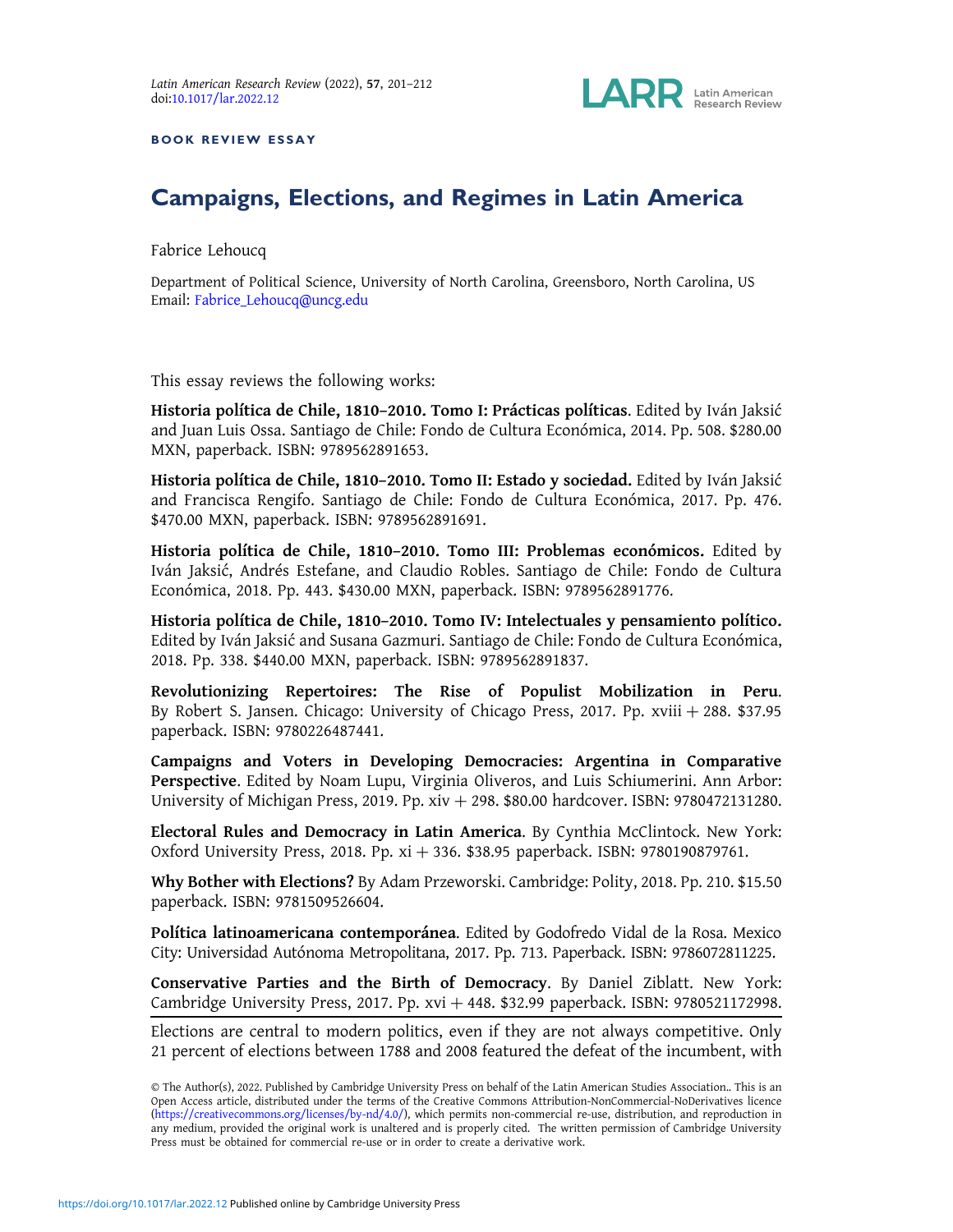the share rising above this rate during the last decades of the twentieth century, according to Adam Przeworski in Why Bother with Elections? (47–48).

But elections sometimes turn out to be pivotal. If voters get a broad menu of choices, elections will generate excitement and even fear. They will raise fundamental questions about the exercise of political authority. These are what Eduardo Posada Carbó and Andrew Robertson call "revolutionary" or "intensely disputed" contests.<sup>1</sup> Revolutionary elections allow new leaders to enact far-reaching changes. They can be the climax of confrontations that derail political systems and/or produce long-term political cleavages. Of the books under review, Robert S. Jansen's Revolutionizing Repertoires argues that the 1931 elections in Peru were a watershed. They were, Jansen contends, the first to feature populist mobilization in the region.

Most of the elections analyzed in the rest of the books neither have unexpected results nor produce longer-term political legacies. The contributions to Política latinoamericana contemporánea, edited by Godofredo Vidal de la Rosa, analyze elections more ordinary than extraordinary since the late twentieth century. The 2015 elections in Argentina were not revolutionary, even if they saw the transfer of executive power from the Peronist president, Christina Kirchner, to the opposition candidate, Mauricio Macri. The collection Campaigns and Voters in Developing Democracies: Argentina in Comparative Perspective, edited by Noam Lupu, Virginia Oliveros, and Luis Schiumerini, is the most methodologically sophisticated of the ten books that I review. It offers a template for how to study elections, either of the present or even of the past.

Even pivotal elections, however, fade from memory. They become the pop songs of yesteryear, whose tunes became forgettable soon after their popularity crests. One aim of this review is to rescue some of these elections from oblivion. A second is to reflect on the rather different ways that historians, political scientists, and sociologists analyze elections. For example, Lupu, Oliveros, and Schiumerini's book is replete with surveys and statistics to explain the choices voters make. Jensen's book makes creative use of population censuses and voter registry data to depict the electorate and the rituals and practice of electoral campaigns in a pivotal period in Peruvian political history. A third goal is to emphasize the importance of the aggregate effects of elections. Their collective impact shapes the political trajectories of nation-states, as demonstrated by Cynthia McClintock's exhaustive Electoral Rules and Democracy in Latin America, the four volumes of the ambitious Historia política de Chile, 1810–2010, and Daniel Ziblatt's magisterial Conservative Parties and the Birth of Democracy.

## Campaigns and results

If the rituals and routines of elections differ by time and place, how voters, candidates, and parties behave share commonalities. Both Jansen's book on the 1931 election in Peru and the collection of articles edited by Lupu, Oliveros, and Schiumerini on the 2015 election in Argentina emphasize the contingent nature of electoral outcomes. And the broad sweep of Przeworski's volume helps us to identify patterns that hold across space and time.

Why Bother with Elections? is one of the latest installments of Adam Przeworski's pioneering work on democracy and elections. It distills key patterns from a database he has assembled about elections since the late eighteenth century and summarizes key research on elections. Some of the distinctive patterns are that democracies rarely break down once

 $1$  Eduardo Posada Carbó and Andrew Robertson, eds., The Oxford Handbook of Revolutionary Elections (Oxford: Oxford University Press, forthcoming).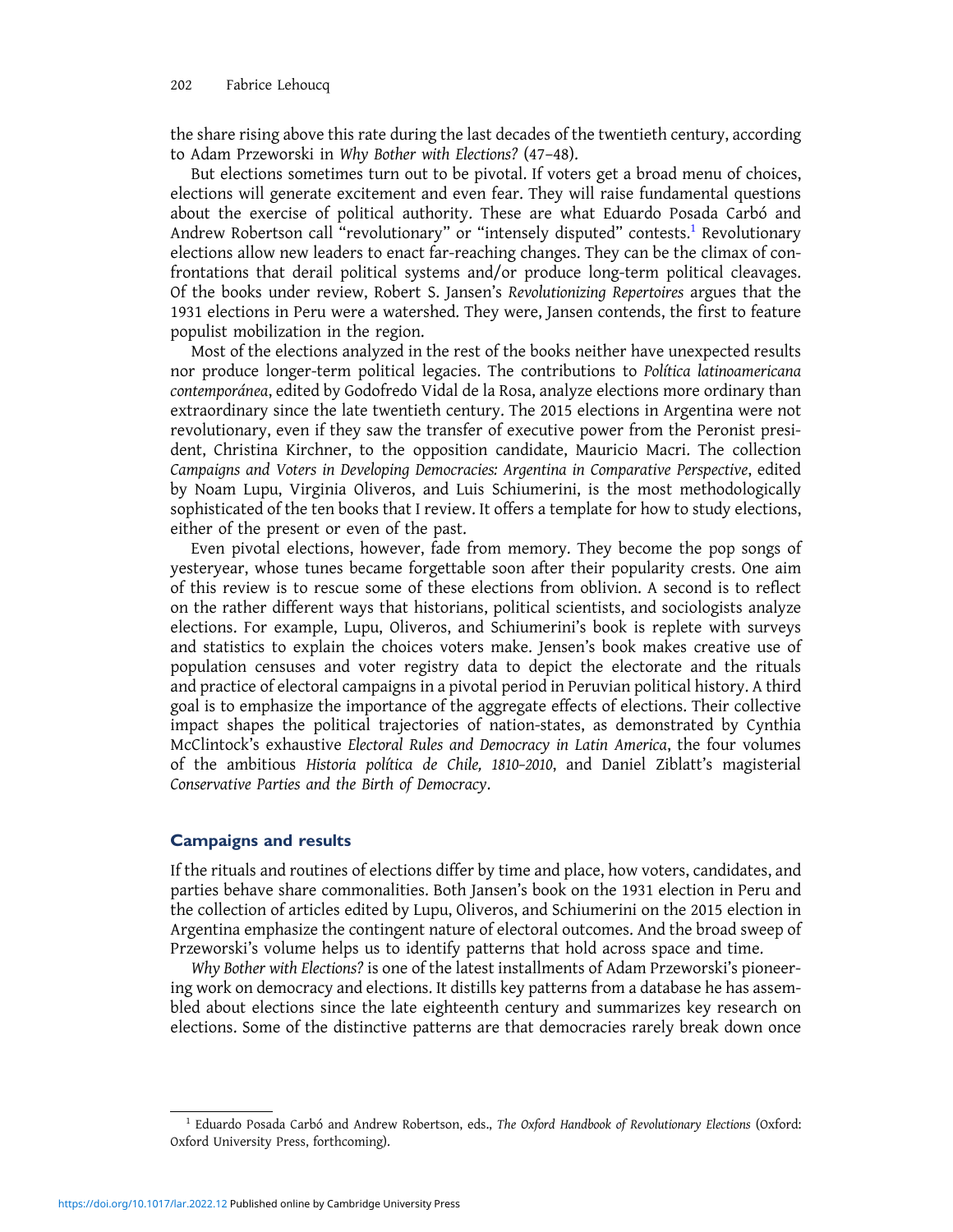they become "affluent," a point he echoes from earlier work.<sup>2</sup> Figure 11.1 (120) graphs this conclusion, showing that the probability converges to zero at approximately US\$17,000 GDP per capita (though we do not know the index year for these values). Przeworski suggests that the near zero marginal utility of holding state power in richer societies explains why losers accept their defeat in more developed societies. Though the history of elections involves violence, Przeworski is surely right that regularly held and competitive elections with ample suffrage rights lead to, all other things being equal, more peace, even if the short chapter on the "civil peace" does not compile the findings and numbers to substantiate this claim. "In the end," he notes, "elections are but a framework within which somewhat equal, somewhat effective, and somewhat free people can struggle peacefully to improve the world according to their different visions, values, and interests" (5).

Przeworski notes that "the crucial democratic institutions are those that prevent incumbents from abusing their power to tilt results of elections" (128). Again, he presents tantalizing findings: governments lost fewer than 10 percent of elections when they were indirect and lost almost a quarter of them when they are direct (39). Another is that incumbents win 92 percent of elections held in public and 76 percent of them when they are secret (40). These are findings that uphold conventional arguments about why, as Przeworski reminds us, governments insulate themselves from public pressure. Another important conclusion is that income inequality is not lower in democracies than in dictatorships (105), a finding rich with implications for the credibility of promises made during electoral campaigns. I would have liked to learn more about these topics in Przeworski's characteristically elegant and insightful prose.

Robert S. Jansen's book examines the novel campaign techniques that populist parties deployed in the 1931 elections in Peru, the first after a military coup overthrew the Augusto B. Leguía dictatorship (1919–1930). It was the first election, he claims, to deploy populist mobilization, which he defines as tailoring messages in favor of ordinary voters and against the establishment and the use of mass rallies and local clubs to get voters to the polls.

Jansen is not the first to study the 1931 elections of Peru. This election is one of the few that has a historiography, albeit a tiny one.<sup>3</sup> It pitted a military officer, Luis Sánchez Cerro, against a quintessential populist, Víctor Raúl Haya de la Torre, the candidate of the American Popular Revolutionary Alliance (APRA). It was also an election that featured the ideas and legacy of José Carlos Mariátegui, the theorist of Marxist- and Indigenousinspired national liberation, who died prematurely in 1929. The party that he helped to shape was a bit player in the election, in large because it favored the gradual construction of a revolutionary alliance between workers and peasants over electoral competition that would distract from this longer-term goal. While Sánchez Cerro handily defeated de la Torre (by 51 percent vs. 35 percent) in the October 11, 1931, election, APRA refused to accept its defeat. It started to organize insurrections, many with the active participation of its sympathizers in the armed forces. In late April 1933, a disgruntled Aprista assassinated Sánchez Cerro. Rebellions, military coups, and assassination created the blood feud between APRA and the military that kept one of the most famous populist parties out of the presidency and Peru unstable for decades.

<sup>&</sup>lt;sup>2</sup> Adam Przeworski, Michael E. Alvarez, José Antonio Cheibub, and Fernando Limongi, Democracy and Development: Political Institutions and Well-Being in the World, 1950–1990 (New York: Cambridge University Press, 2000).

<sup>&</sup>lt;sup>3</sup> Steve Stein, Populism in Peru: the Emergence of the Masses and the Politics of Social Control (Madison: University of Wisconsin Press, 1980); see Paul W. Drake, "Review: Populism in South America," Latin American Research Review 17, no. 1 (1982): 190–199. Jansen is right to point out (27–28) that research concentrates on the political figures of this period. For a recent study, see Iñigo García-Bryce, Haya de la Torre and the Pursuit of Power in Twentieth-Century Peru and Latin America (Chapel Hill: University of North Carolina Press, 2018).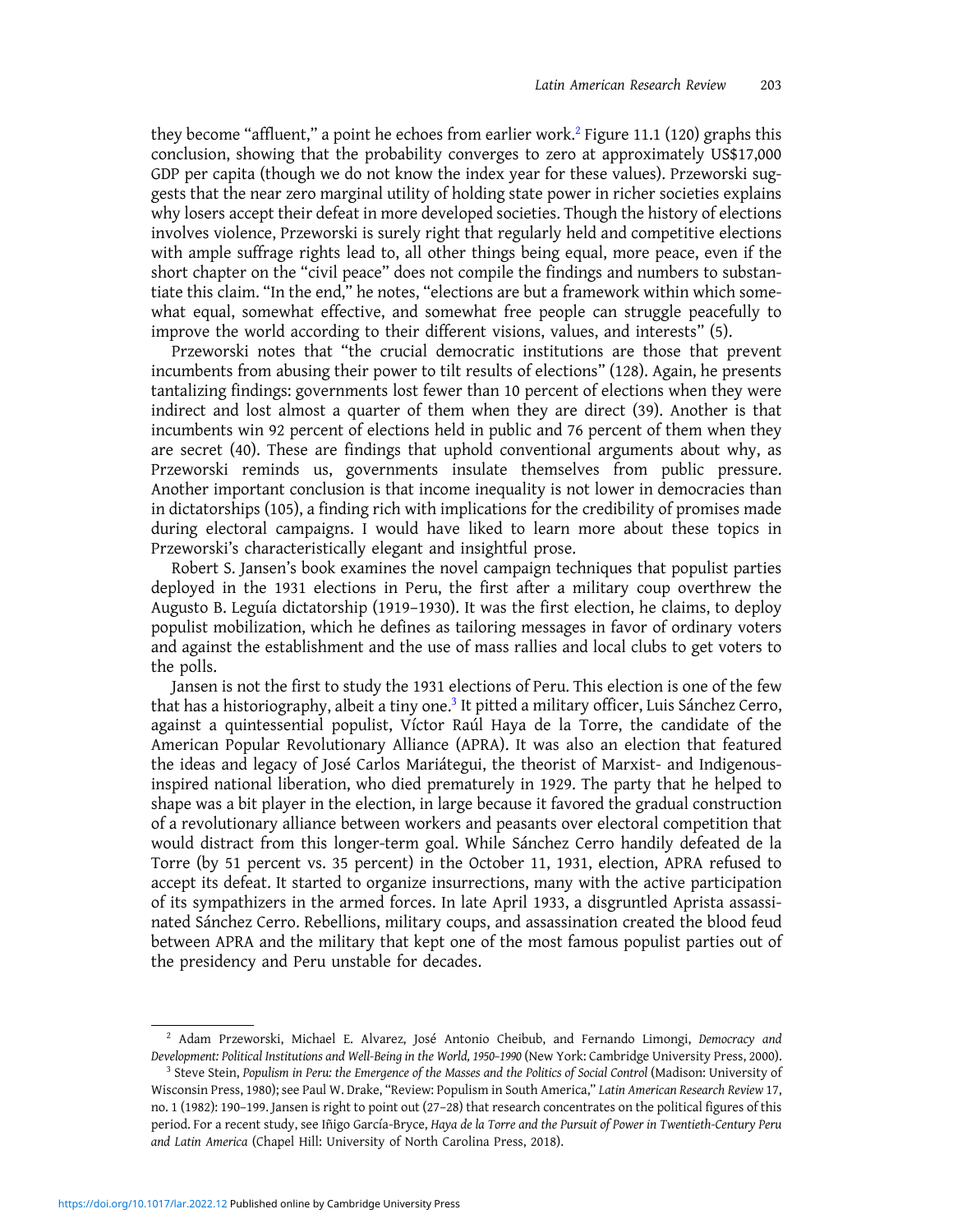Jansen makes much of his claim that populist mobilization emerged in Peru and not, for example, in Argentina or Brazil. Though much less urbanized, Peru saw the rapid influx of peasants in Lima and the formation of a working class over the prior decades that set the stage for populist mobilization. Leguía's dictatorship (1919–1930) had marginalized the Partido Civil and other parties of notables founded in the nineteenth century. After Sánchez Cerro mutinied in Arequipa on August 22, a city in the country's Indigenous south, his quixotic effort took hold; five days later, military factions backed Sánchez Cerro, who entered Lima triumphantly. But in March 1931, he went into exile after the other members of the military junta opposed his effort to consolidate his own rule. Once the newly fashioned military junta convened elections, Sánchez Cerro forced his return to Peru in July.

For Jansen, Sánchez Cerro and Haya de la Torre pioneered rhetorical strategies and campaign techniques that changed elections in Peru and throughout the region. Jansen emphasizes social links between parties and voters, which is his book's central contribution to the study of elections. If historians emphasize contingency and political scientists analyze outcomes, sociologists like Jansen explore the social networks that parties activate to win on election day. He also uses scatterplots and elementary statistical tools that historians largely (and unfortunately) eschew to make sense of the political past. But his book is profoundly historical because it also employs narratives to explore the personalities and the chain of events to analyze what was, Jansen contends, a pathbreaking election in Latin America.

A future avenue for research is to document and analyze earlier campaign repertories. Jansen notes that political clubs played a role in Peruvian elections since the nineteenth century. But he emphasizes that Sánchez Cerro and Haya de la Torre helped transform them into something more than the shock brigades that parties previously deployed to capture polling stations. To draw the contrast with the past, more detailed analyses of prior campaigns will allow to measure the change in campaign repertoire in the 1931 elections.

Lupu, Oliveros, and Schiumerini's collection Campaigns and Voters in Developing Democracies analyzes the 2015 election in Argentina. It was a two-round affair, where the victor, Mauricio Macri, a center-right businessman running under the Cambiemos ("Let's Change") alliance obtained a 34 percent share in the October 25, 2015, election and prevailed against Daniel Scioli, the Peronist standard-bearer, with 51.34 percent in the November 22 runoff (since 1995, a candidate needs a plurality and at least 45 percent [or at least 40 percent with a 10-point lead on the second most voted candidate] of the vote to win in the first round). The book is, curiously, among the most specialized under review while also being the most general. $4$  It is very much a political scientist's view of an election. It concludes that, like the 1931 election in Peru, contingency—how the candidates ran their campaigns—determined their outcomes. It is full of tables and graphs. It tests its hypothesis statistically. Its innovation is to deploy a panel survey; the team relies on two sets of face-to-face interviews with a nationally representative sample of voters living in cities of ten thousand or more residents between June 24 and August 7 and then from November 21 to December 30, 2015 (25–27). By returning to the same voters in successive waves of surveys, panel surveys allow researchers to separate cause from correlation in the study of vote choice. Panels allow researchers to see why, for example, Peronist voters remained loyal and others changed their minds.

This book is a benchmark for how to analyze an election, whether of the past or the present. Chapter 1, by Lupu, Oliveros, and Schiumerini, develops a theoretical approach that points out that vote choice is a product of four sets of factors. First, social identity

<sup>4</sup> For a review of recent books on campaigns and elections, see Jorge Vargas Cullell, "Elections and the Muddled Present of the Latin American Democracies," Latin American Research Review, 54, no. 3 (2019), 784–794, DOI: https:// doi.org/10.25222/larr.893.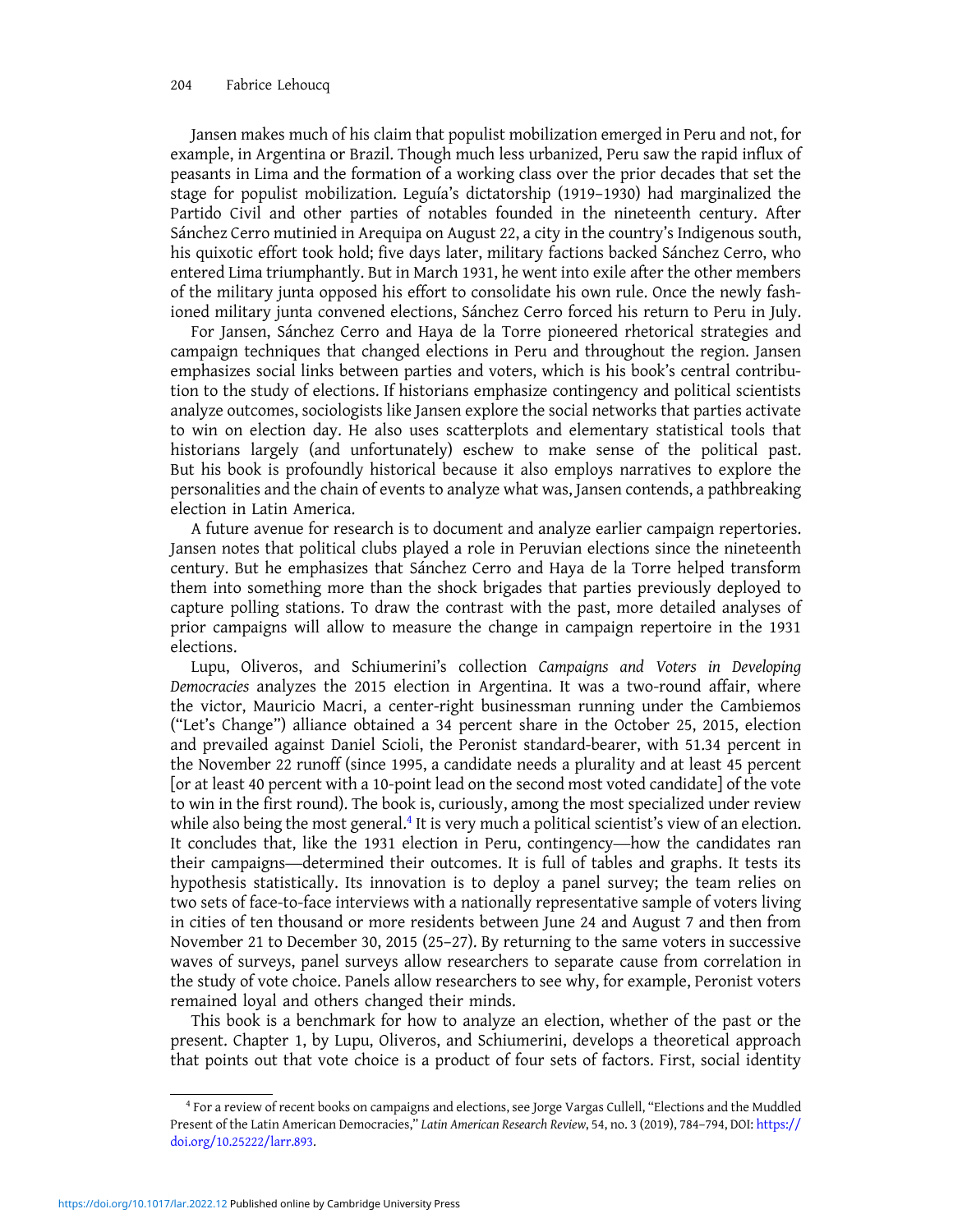groups or parties can create enduring attachments that all but shape a voter's choice. Second, issues can emerge that attract the attention of voters and make them deliberate about whether candidates and parties approximate their own preferences. Third, "valance" means that voters choose on the basis of perceptions of competence. Fourth, campaigns can change minds. If politics is fundamentally about persuasion and process, then campaigns are a rhetoric of words, images, rituals, and information that persuade voters to stick with an incumbent or vote for the opposition. The introduction alone is worth the price of the book. It provides a framework that historians, sociologists, or political scientists can use to diagnose the vortex of factors that ratify or overturn the political status quo.

The contributors to this volume suggest that social identities receded to allow the non-Peronist opposition to win the presidential runoff. In chapter 5, Andy Baker and Dalton Dorr use the two-wave panel to estimate that almost half of survey respondents continued to identify as Peronists by the end of 2015, which by international standards is not that high (109–110). But Scioli, who ran as the candidate of the Front for Victory (FPV), a party assembled by the Kirchners, and the Peronist spoiler, Sergio Massa, who ran as the candidate of the PJ or Peronist Party proper, attracted 37 and 21 percent, respectively, of the vote in the October 25 election. Yes, modern Argentina is known for the struggle between the working-class supporters of Juan Perón and his middle- and upper-class opponents, a point that Lupu analyzes in chapter 4, on the impact of wealth on vote choice. But, after twelve years of Peronist governments led by Néstor Kirchner (2003–2007) and Cristina Fernández de Kirchner (2007–2015), the 2015 campaign convinced enough Argentines to vote Mauricio Macri, the mayor of Buenos Aires, into office. Both María Victoria Murillo and Steven Levitsky, in chapter 2, and Ernesto Calvo, in chapter 3, deftly examine how the end of the commodities boom set the stage for enough voters to turn against Scioli, governor of the province of Buenos Aires and the Peronist candidate handpicked by the outgoing President Fernández. Calvo, in particular, emphasizes splits among the incumbents in setting the stage for the retrospective calculations that led voters to endorse Macri in the November 22 runoff.

Voters supported Scioli if they approved of the president, thought the economy was doing well, and identified with the FPV, according to chapter 6, insightfully written by Carlos Gervasoni and María Laura Tagina. More educated and wealthy voters were less likely to support Scioli in the second round. And voters with economic ties to the state —essentially, if respondents reported being a beneficiary of social programs—were more likely to support Scioli. But clientelistic or narrow, one-time material rewards like food or clothing had little impact on vote choice. With less than a majority of Argentines approving of President Fernández, however, Scioli could not rely on positive retrospective evaluations of her administration to win. Economic growth had fallen to 1.1 percent and inflation was 30 percent.

However, in chapter 8, Kenneth Greene shows that the campaign made a difference. He estimates that the campaign led 4.5 percent of Peronist voters, mostly voters who cast ballots for Massa, to try their luck with Macri. Campaign effects led a small share of voters to deemphasize redistributive preferences and to reconsider Scioli's competence, which led them to entrust the presidency to Macri. Valence judgements, in other words, became pivotal in a tightly fought campaign where the incumbent candidate failed to hold onto his numerically larger coalition of voters.

Política latinoamericana contemporánea, edited by Godofredo Vidal de la Rosa, provides portraits of the candidates, parties, and cleavages in political systems that do not always attract much attention. If Noam Lupu and his colleagues remind us that few elections in Latin American get panel surveys, it is always the bigger countries like Brazil, Mexico, and, yes, Argentina that develop a cadre of political scientists and survey researchers to plumb the depths of elections. This work is not always easy to write because it demands that a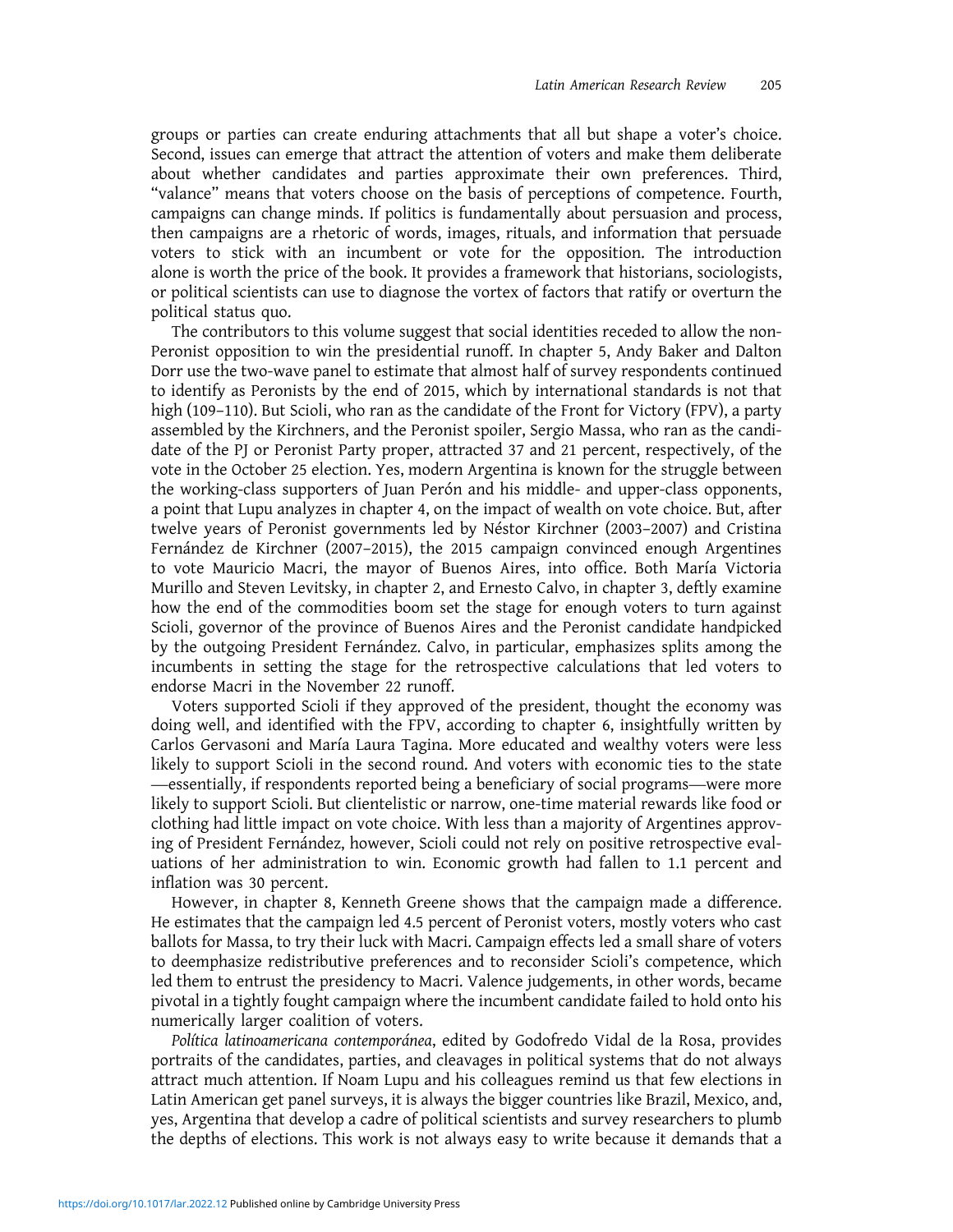## 206 Fabrice Lehoucq

researcher distill the essence of political dynamics from a blizzard of information. Some of the best chapters in this volume discuss the less explored cases, including Chile (Marcelo Mella Polanco), Colombia (Mauricio Uribe López on the peace process and Gregorio Puello-Socarrás and José Francisco Puello-Socarrás on its political legacies), Cuba (Marlene Azor Hernández), Ecuador (María Inés Arévalo Jaramillo and Santiago Basabe-Serrano), Honduras (José Eugenio Sosa), Paraguay (Marcos Pérez Talia), and Uruguay (Daniela Vairo and José Raúl Rodríguez).

# Electoral laws

Cynthia McClintock's Electoral Rules and Democracy in Latin America argues that runoff systems are superior to plurality formulas for electing presidents. Requiring candidates to earn at least one vote more than half of the valid vote opens electoral competition to new parties, ensures that successful presidents win the support of a majority of voters (in the runoff), and increases the odds they have the support of the median voter, to use the social choice language that Josep Colomer favors.<sup>5</sup>

McClintock's book deploys a cross-national statistical model to show that runoff systems are associated with higher levels of democratic quality in eighteen Latin American countries between 1990 and 2016. A problem with this approach is that it omits variables that are endogenous to the model. Ideological diversity of party systems or between candidates is missing from the models. And perhaps the lack of ideological diversity explains why plurality is associated with lower-quality democracy in Honduras, Mexico, Nicaragua, Paraguay, and Venezuela.

Her solution to the problem of endogeneity is to be encyclopedic. She examines every election in each country between 1990 and 2016 in a search for factors that may complicate her findings. While she does not use matching techniques or paired comparisons to organize her findings, she has exhaustive chapters on plurality systems, runoff systems, and what she calls reduced threshold systems. She is able to demonstrate that noncentrist candidates, given the incomplete cross-national data on ideological placement, have won more often under plurality than under runoff formulas (44–51). She cites every relevant article and book on the topic and talked with a large number of politicians and experts in the big as well as the small countries. This comprehensiveness makes her book an indispensable handbook for presidential elections in Latin America during the Third Wave of democracy.

The book is also cautious in its assessment. McClintock concedes that presidential runoff systems spawn larger party systems, which early observers of the Third Wave like Juan Linz suggested would allow an outsider to be elected with a small legislative contingent  $(2-3)$ .<sup>6</sup> This would set the stage for the deadlock of executive and legislative branches of government that they counseled new democracies should avoid. While McClintock shows that the effective number of parties (ENP) index is indeed larger in runoff systems, she points out that the more centrist candidates favored by runoff elections would encourage help them form coalitions in Congress (37–39). Cases like Peru in 1992 or Guatemala in 1993—when quintessential outsiders won in the second round in fragmented party systems and assaulted legislatures where they had little support (with Alberto Fujimori succeeding in Peru and Jorge Serrano failing in Guatemala)—are indeed, she concedes,

<sup>5</sup> Josep M. Colomer, ed., Handbook of Electoral System Choice (New York: Palgrave Macmillan, 2004), which has chapters on the origins of the rules in place for selecting presidents. See also Rafael Martínez, ed., La elección presidencial mediante doble vuelta en Latinoamérica (Barcelona: Institut de Ciències Polítiques i Socials, 2004).

<sup>6</sup> See David Doyle, "Breakdown, Cooperation, or Backsliding? A Return to Presidents and Legislatures in Latin America," Latin American Research Review 55, no. 1 (2020): 168–175, https://doi.org/10.25222/larr.886.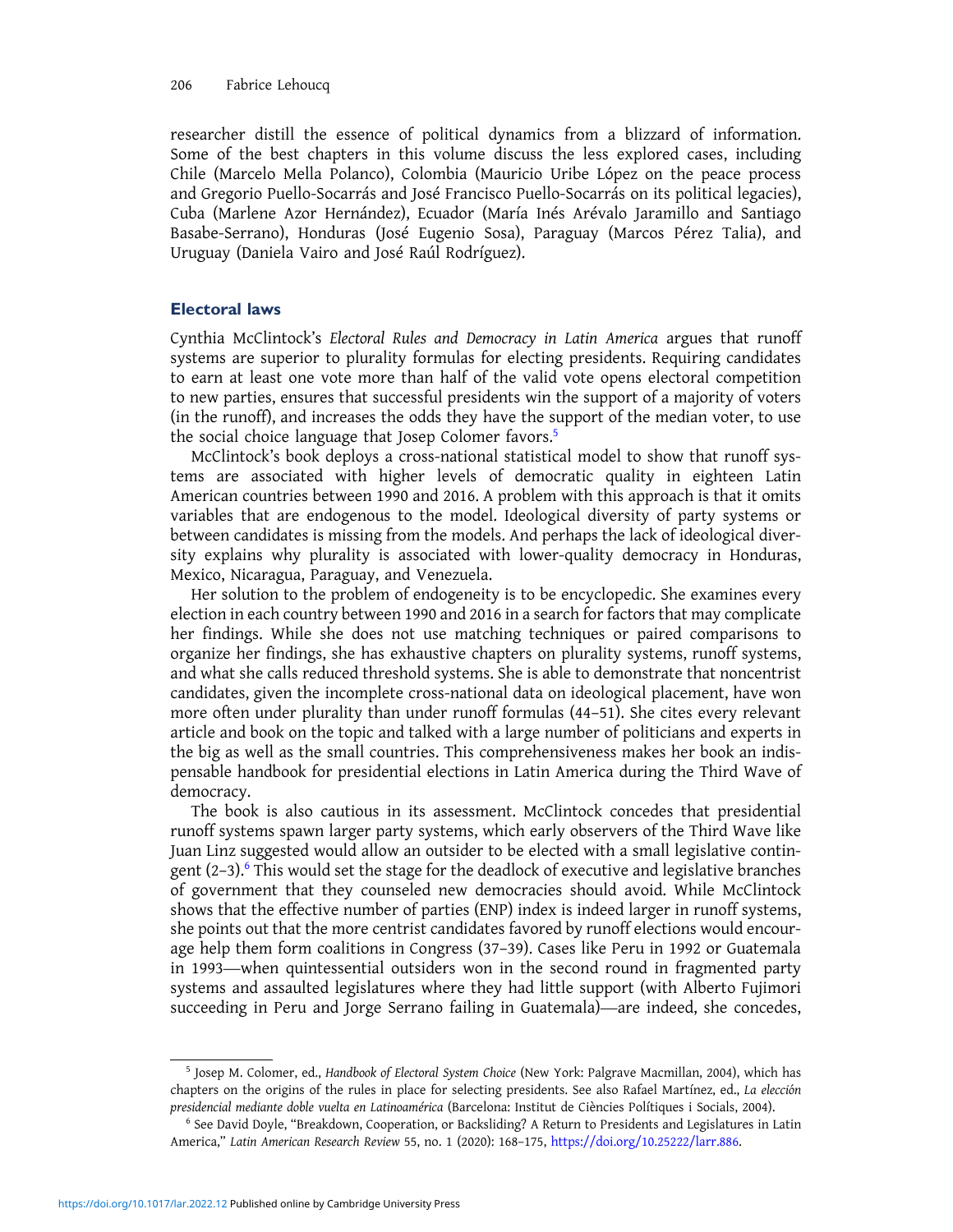examples where runoff elections damaged democracy. But these are exceptions to the more important pattern. And, she notes, democracy fell in Peru for several reasons.

A comparative drawback of plurality systems, she argues, is that they help established and even quasi-authoritarian parties fend off threats from rivals. A unified bloc of voters organized in a party can prevail by encouraging the fragmentation of their rivals. This turns out to explain why she is skeptical of reduced threshold systems like Costa Rica's or Argentina's.<sup>7</sup> Yes, reduced threshold systems dissuade noncentrist candidates from running for office, but they also discourage parties with substantial electoral followings from appealing to broader swaths of the electorate. It is not coincidental that Daniel Ortega negotiated an infamous pact with President Arnoldo Alemán (1996–2001) in 2000 to lower the threshold from 45 to 35 percent with a 5 percent margin or at least 40 percent, which McClintock classifies as a qualified plurality system. In the 2009 constitution, the Movement Toward Socialism (MAS) in Bolivia also established a qualified majority system to help it retain power (short of a majority, a candidate with at least 40 percent of the vote and a 10-point lead over the runner-up could win).

## Elections and regimes

Both Daniel Ziblatt's Conservative Parties and the Birth of Democracy and the four volumes of the Historia política de Chile are rife with implications for how elections shape political trajectories. Ziblatt's central message is that domesticating the forces of the right is the central challenge of establishing democracy. While the multiauthored volumes of the Historia política de Chile naturally do not allow for a similar distillation, its chapters ask us to reconsider the sources and nature of Chile's early constitutional development, which I suggest produces a hypothesis worth exploring about the regime-defining effects of elections.

Ziblatt compares political developments in Britain and Germany between the midnineteenth and twentieth centuries. He embeds the comparison in a broader study of why political systems have what he calls settled or unsettled political trajectories. Britain, like Denmark, the Netherlands, and Sweden, saw the gradual expansion of the franchise and averted having conflicts spiral into regime breakdowns. Germany, like France and Italy, for example, witnessed the early top-down amplification of suffrage rights (in 1871 for males aged twenty-five and older in Reich elections) and repeated breakdowns. The comparison thus reinvigorates the study of the two alternative paths to democracy that Robert Dahl noted decades ago.<sup>8</sup> It also contributes to a classic question of German historiography: Why did the promise of modernization fail so miserably in Germany?

Despite the shift from an agrarian to an industrial economy and the expansion in the size of the electorate, British aristocrats and other members of the old order (e.g., monarchs, high civil servant, military officers, and establishment church clergy) managed to organize a party to win elections. This is one version of Ziblatt's answer to these questions. German landed elites, or Junkers, did not. They insisted on controlling rural voters and relied on a panoply of interest groups, along with the monarchy, to remain hegemonic. Instead of developing a party, they invested in authoritarian enclaves that left them unprepared to battle the left in the electoral arena and to undercut the power of extremist groups on the right.

What is innovative about Ziblatt's book is the use of multiple strategies to test implications of his argument. He uses personal correspondence and other qualitative

<sup>7</sup> I defined the Argentine variant above as I discussed the 2015 elections. The Costa Rican variant, the first of its kind, requires a candidate to obtain at least 40 percent of the valid vote and a plurality of the vote if no one wins an absolute majority. See Fabrice Lehoucq, "Costa Rica: Modifying Majoritarianism with 40 percent Threshold," in Colomer, Handbook of Electoral System Choice, 133–144.

<sup>&</sup>lt;sup>8</sup> Robert A. Dahl, Polyarchy: Participation and Opposition (New Haven, CT: Yale University Press, 1971).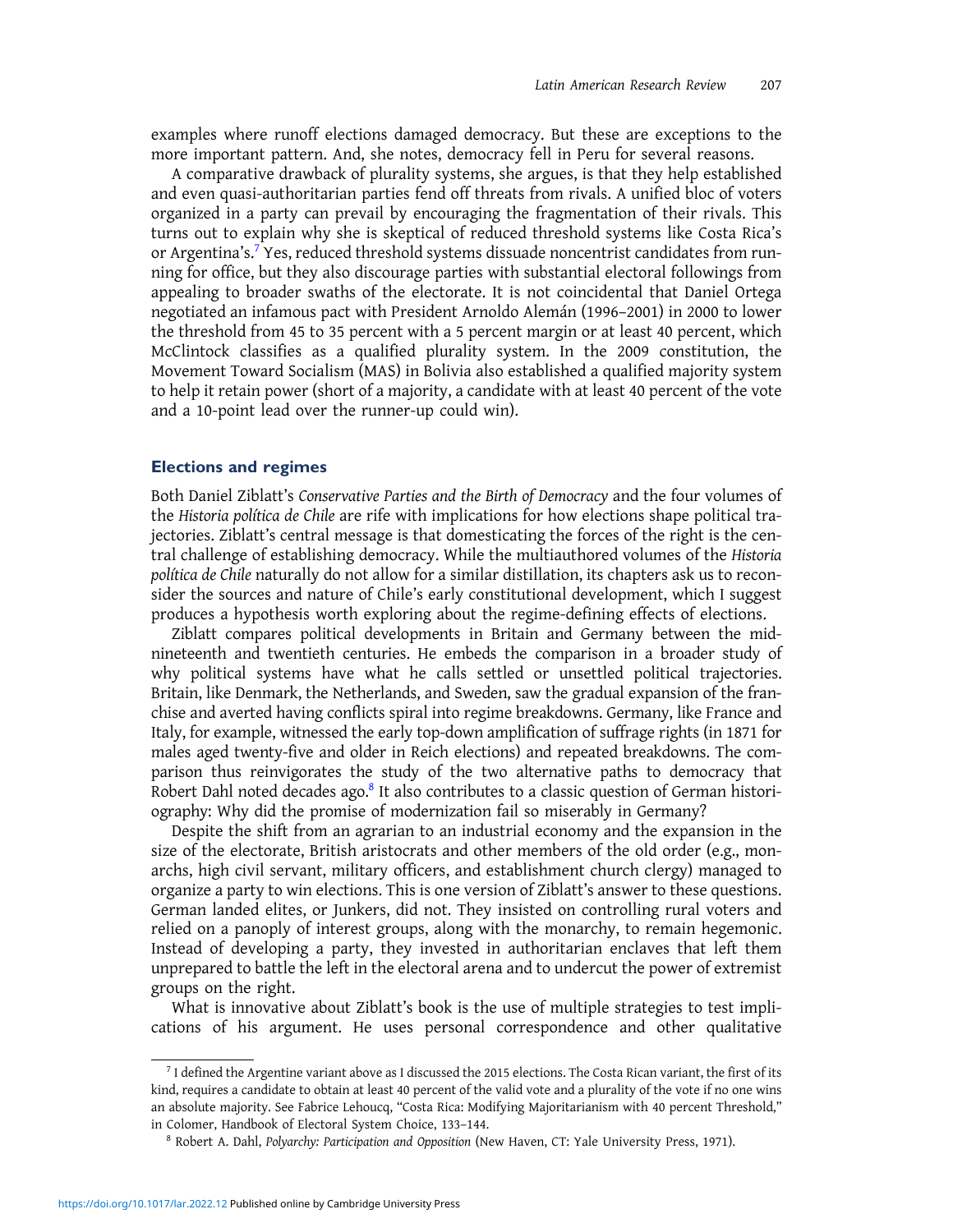information to depict the dilemmas faced by aristocrats in Britain, Germany, the Netherlands, and upper classes in Chile and Argentina. The book has maps and statistical models to show that allegations of electoral fraud in Germany were more numerous in districts with higher (land concentration) Gini coefficients between 1870 and 1912  $(180-188).<sup>9</sup>$  These results do not demonstrate, he emphasizes, that unsettled democracy was a product of inegalitarian social structures. Ziblatt points out that land inequality was as great in nineteenth-century Germany as it was in Victorian Britain (52). Rather, they are part of an explanation that shows that landlords, especially in Prussia, penetrated local governments and manipulated the vote instead of organizing parties. Electoral corruption and partisan canvasing are substitutes that have long-term political legacies.

Conservative Parties and the Birth of Democracy also has statistical models in chapters 3 and 4 that show that British counties or boroughs with politically active clergymen and other Conservative activists helped the Tories win elections. Ziblatt's book has far too many insightful tests of its arguments to discuss here. But all of them, along with reinterpretations of key findings and events and debates with other researchers about the significance of political and social trends, uphold the claim that parties succeed if they do what parties do: field activists, organize clubs, develop a message, and battle with their opponents. It is a supremely political—partisan—story about how conservatives built organizations for electoral success.

Historia política de Chile, 1810–2010 is an ambitious effort to recast the modern history of Chile, Latin America's earliest constitutional system and one where the tension between the establishment and democracy has been epic. This collection is not a series of chronologically driven narratives on "great men" that occupied the attention of traditional (and political) historiography. Neither do these chapters place class struggle or the growth and expansion of the export model at the center of historical development. Most chapters deploy a pair of concepts such as democracy or authoritarianism to make sense of changes and continuities in the practice of politics, of the relations between state and society, and in economic policies and development.

What is striking about the four-volume collection is how elections shaped so many aspects of political and social life in nineteenth- and twentieth-century Chile. In his contribution to volume 1, Juan Luis Ossa Santa Cruz analyzes how disputes about the results of the 1828 elections led pelucones (or protoliberals) to start a civil war against the pipilones (or protoconservatives). The opposition lost, paving the way for the new constitution of 1833, which led to the establishment of a conservative political order. But, as Ossa Santa Cruz and others note, this order began to open when press and other freedoms allowed the liberal opposition to win the 1849 congressional elections. The tensions between order and liberty, and how we understand the political past, is one of the themes running through this and other chapters.

Two chapters set the stage for understanding the impact of electoral competition on life in the new republic. In volume 1, Eduardo Posada Carbó outlines the trajectory of elections in Chile between 1810 and the 1970 election of Salvador Allende. His main aim is to highlight the continuity of elections. He discusses how institutional reforms reduced the power of the executive in electoral competition. He analyzes the gradual expansion of political participation, despite the persistence of the literacy requirement until 1970 and a gender restriction until 1952. The milestones are too numerous to cite here, but include the 1870 constitutional reform that banned the consecutive reelection of presidents, the 1874 reform that eliminated, in de facto terms, the property requirement on the franchise, and the 1890 law that created the secret ballot and the cumulative vote. The 1874 reform is notable because it was part of an opposition Conservative strategy to win elections

<sup>&</sup>lt;sup>9</sup> See also Isabela Mares, From Open Secrets to Secret Voting: Democratic Electoral Reforms and Voter Autonomy (New York: Cambridge University Press, 2015).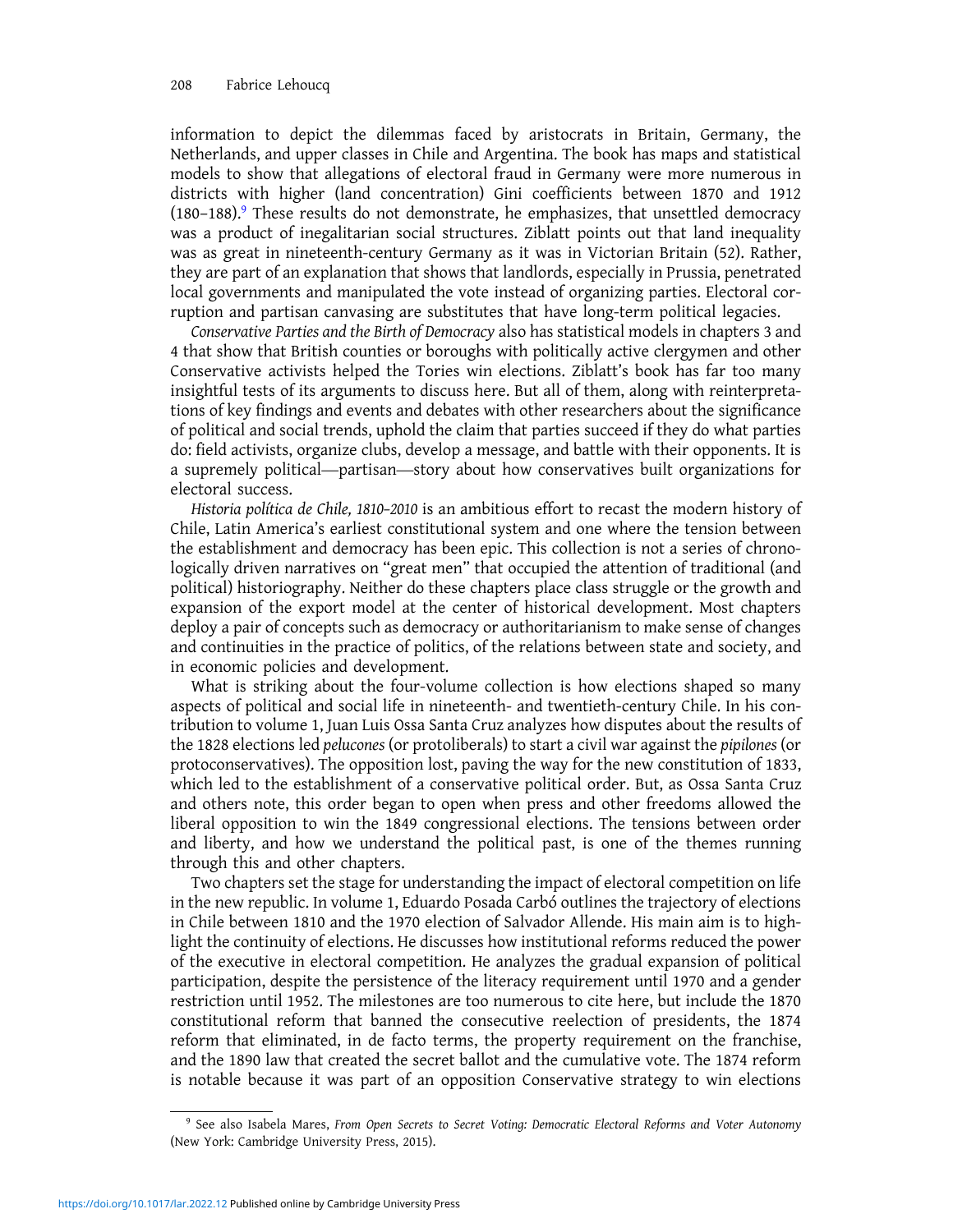and wrest control of the state from Liberals.<sup>10</sup> The slow transformation of a competitive oligarchy into a mass democracy perhaps suggests that the Chilean upper classes had learned, like their British counterparts, to prosper in a more open political system. "It is a record," Posada Carbó notes, "with few parallels, in the Americas or Europe, that served to forge a democratic tradition, tragically interrupted with the 1973 military coup" (1:209).

In volume 2, Macarena Ponce de León provides a complementary vision of Chile's electoral trajectory. If Posada Carbó emphasizes democratic conquests, Ponce de León underscores how the struggle for power conditioned the ups and downs of electoral reform. Surely, I take her to say, stripping the executive of its ability, for example, to organize the vote in 1874 (as part of the reform bill of that year) was part of an effort by conservatives to weaken the power of the presidency in elections (2:256–257). But making municipal governments responsible for registering voters, which was another part of the 1890 reform bill, was part of an effort by local and opposition parties to create electoral bastions to advance their own interests. She concurs that the existence of electoral fraud is not a reason to dismiss the importance of elections. But she suggests that the manipulation of the vote was a common enough practice, and that the next stage in research on elections in Chile might benefit from documenting its extent and impact. Ponce de León also notes that the expansion of the vote was gradual. Until the 1960s, the electoral registry included fewer than half of all eligible voters. As a share of the total population, registered voters only rose above 18 percent in 1964. After simplifying registration requirements in 1962, the equivalent of 34.8 percent of the population became registered to vote, and 87 percent of the registered turned out to vote in the 1964 presidential elections  $(2:267).$ <sup>11</sup>

The age of nineteenth-century elections closes, Ponce de León emphasizes, with the "bureaucratization of elections." This is her way of referring to increasing state regulation of elections, whose first steps include the establishment of an independent agency to run elections in the 1925 constitution. Indeed, the fraud and corruption for which elections in Chile and elsewhere in the Americas have been disparaged—and whose defects Posada Carbó and Ponce de León rightly note are exaggerated to minimize their importance dissipates when the executive no longer organizes them and the legislature certifies their results.<sup>12</sup> If prior elections were increasingly acrimonious jousts between liberal and conservative "parties of notables," to use Maurice Duverger's term, Posada Carbó and Ponce de León emphasize that twentieth-century elections created the mass parties, especially of the left, for which Chile became famous.

The first volume, on "political practices," shows how the struggle for power shaped continuities and changes among, for example, associations (by Andrés Baeza Ruz), the press (Carla Rivera), the parallel republic constructed by women (by María Rosaria Stabili), the middle classes and the state (by Elizabeth Quay Hutchison and María Soledad Zárate Campos), working-class and popular movements (by Luis Thielemann Hernández), and the political uses of culture (by Patrick Barr-Melej). How electoral competition shaped the strategies of key institutions becomes even more important in the

<sup>&</sup>lt;sup>10</sup> J. Samuel Valenzuela, Democratización vía reforma: La expansión del sufragio en Chile (Buenos Aires: IDES, 1985). See also Valenzuela's even more impressive "From Town Assemblies to Representative Democracy: The Building of Electoral Institutions in Nineteenth Century Chile," Working Paper No. 389 (December 2012), Kellogg Institute, University of Notre Dame.

 $11$  See also Macarena Ponce de León, "La construcción del poder electoral y la participación política en Chile, siglo XIX y XX," in Contribución a un diálogo abierto: Cinco ensayos de historia electoral latinoamericana, ed. Fausta Gantús and Alicia Salmerón (Mexico City: Instituto Mora, 2016), 135.

 $12$  This is what I call the classical approach to electoral governance. See Fabrice Lehoucq, "Can Parties Police Themselves? Electoral Governance and Democratization," International Political Science Review 23, no. 1 (2002): 29–46, and "The Age of Classical Electoral Governance: The Nineteenth Century in the Americas," in Posada Carbó and Robertson, The Oxford Handbook of Revolutionary Elections.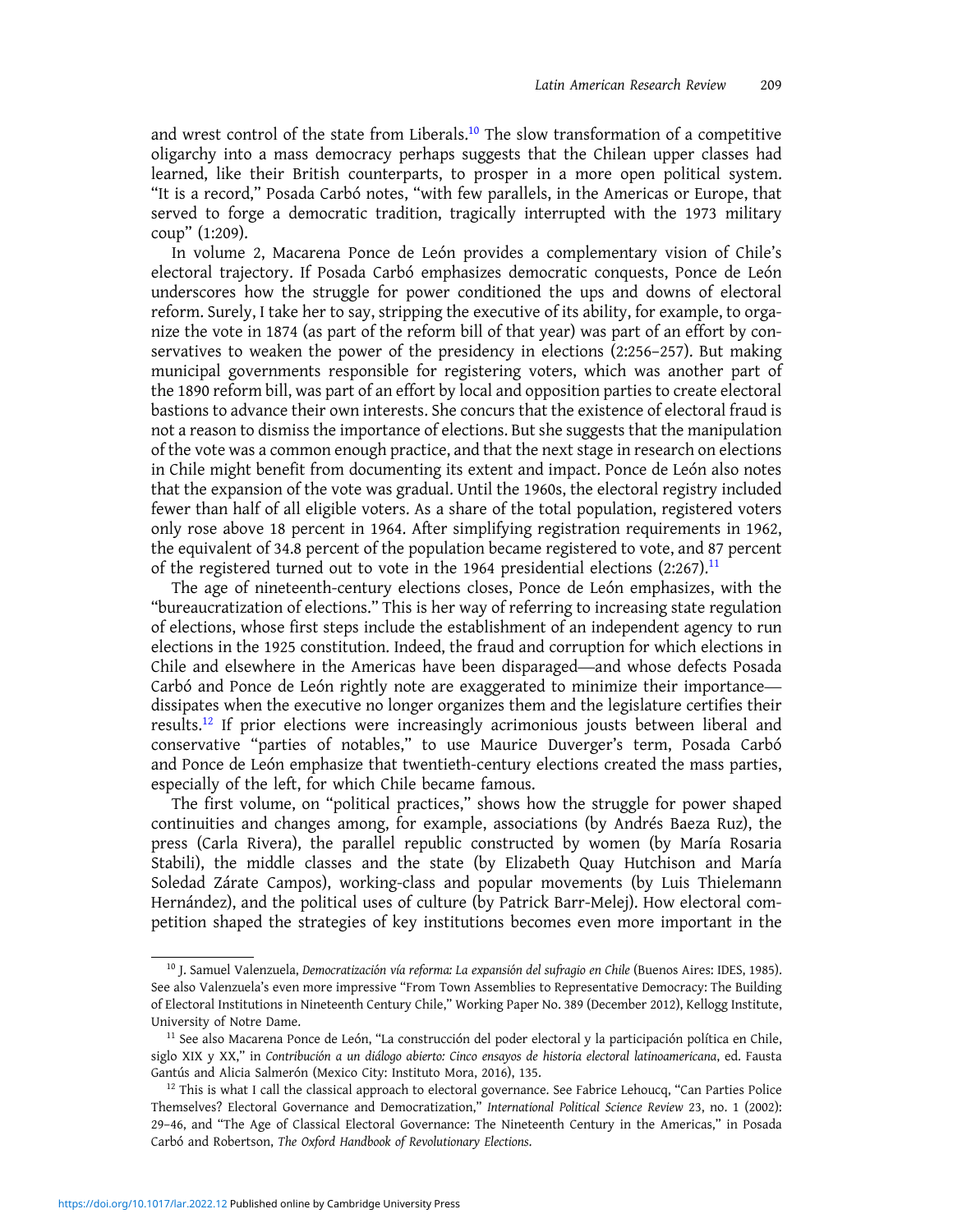## 210 Fabrice Lehoucq

chapters on the military (by Augusto Varas), political parties (by Eliza Fernández), the landed oligarchy and rural life (by Claudio Robles Ortiz), the uses of violence in politics (by Brian Loveman and Elizabeth Lira), and nineteenth-century civil wars (by Joaquín Fernández Abara).

Volume 2 analyzes relations between state and society, tracking how institutional arrangements shaped and reacted to the political practices examined in volume 1. It opens with a chapter by Annick Lempérière on how the absence of an autonomous peasantry and the preeminence of Santiago led to a state that, unlike so many of its neighbors, established its sovereignty early, by the mid-nineteenth century. Volume 2 also contains essays that, in the aggregate, explore how the containment of conflict fueled the construction of a state renowned for its relative professionalism and complexity in the new world. Chapters examine the formation of the state bureaucracy (by Elvira López Tavarne), territorial divisions (Andrés Estefane), science policy (Rafael Sagredo Baeza), international policy (Mark Peterson), Indigenous policy (Rolf Foerster, Jorge Iván Vergara, and Hans Gundermann), the judiciary (by Samuel I. Tschorne), religion (by Lisa M. Edwards), education (by Rodrigo Mayorga), labor policy (by Ángela Vergara Marshall), and social security (by Francisca Rengifo Streeter).

Volume 3 studies economic problems and policy. It also starts with a chapter on the economic aspects of independence (Alejandra Irigoin). Other chapters examine mining (William F. Sater), the political economy of industrialization (Luis Ortega Martínez), external commerce (Ignacio Briones and Gonzalo Islas), public enterprises (Guillermo Guajardo Soto), economic missions (Manual Gárate Chateau), and the history of economic thought (José Edwards). One of the few chapters to cover post-Allende developments is the one on macroeconomic instability since the 1950s (Ricardo Ffrench-Davis).

Volume 4 analyzes intellectuals and political thought. Chapters explore the practice of intellectual life in nineteenth-century Chile (Iván Jaksić), the nature and role of cultural journals in intellectual and national life (Claudia Darrigrandi Navarro), Catholic intellectuals and thought (Lisa M. Edwards), and the role of intellectuals, academics, and social scientists in political debate (Marcos González Hernando). Other chapters examine the republican roots of liberal and conservative thought (Susana Gazmuri Stein), ideas for educational policy (Toro Blanco), mass ideologies and society (Marcus Klein), and a welcome chapter on Mapuche political thought (Joanna Crow). Finally, chapters analyze thinkers and ideas of the left (Ivette Lozoya López), the right (Renato Cristi), and of the post-Pinochet political system (Gonzalo Delamaza).

Several chapters in volume 3 uncover the strict limits to reformism that elites managed to hardwire into Chilean democracy. The chapter on inequality by Gonzalo Durán shows that Chile has some of the highest rates of inequality in the world. Between 1860 and 1970, for example, the richest 1 percent almost always obtained at least 15 percent of national income, with the rate twice as large before 1870, from 1930 to 1925 and 1930 to 1935, and since the late twentieth century (3:256–259). The chapter on the evolution of income taxes by Claudio A. Agostini and Gonzalo Islas helps explain why. Interest groups representing economically powerful sectors of the economy helped extract exemptions and low rates that kept income taxes low. Only about a third of state revenues stemmed from direct taxes, especially income taxes (3:207), a trend evident since the 1930s.

Chapters in different volumes identify the social and political foundations of high rates of income and wealth inequality. The chapter in volume 3 on the transition from a semifeudal hacienda system (with a captive labor force) to agrarian capitalism (by contracting wage laborers) by Claudio Robles and Cristóbal Kay notes that landlords succeeded in convincing the state to ban labor organizing until 1967 (3:126), which is another way that public policy weakened the bargaining power of labor and subsidized the production of wealth. The chapter by Claudio Robles on politics and landlords in volume 1, in fact, suggests that retainers and rural workers were hardly in a position to challenge the power of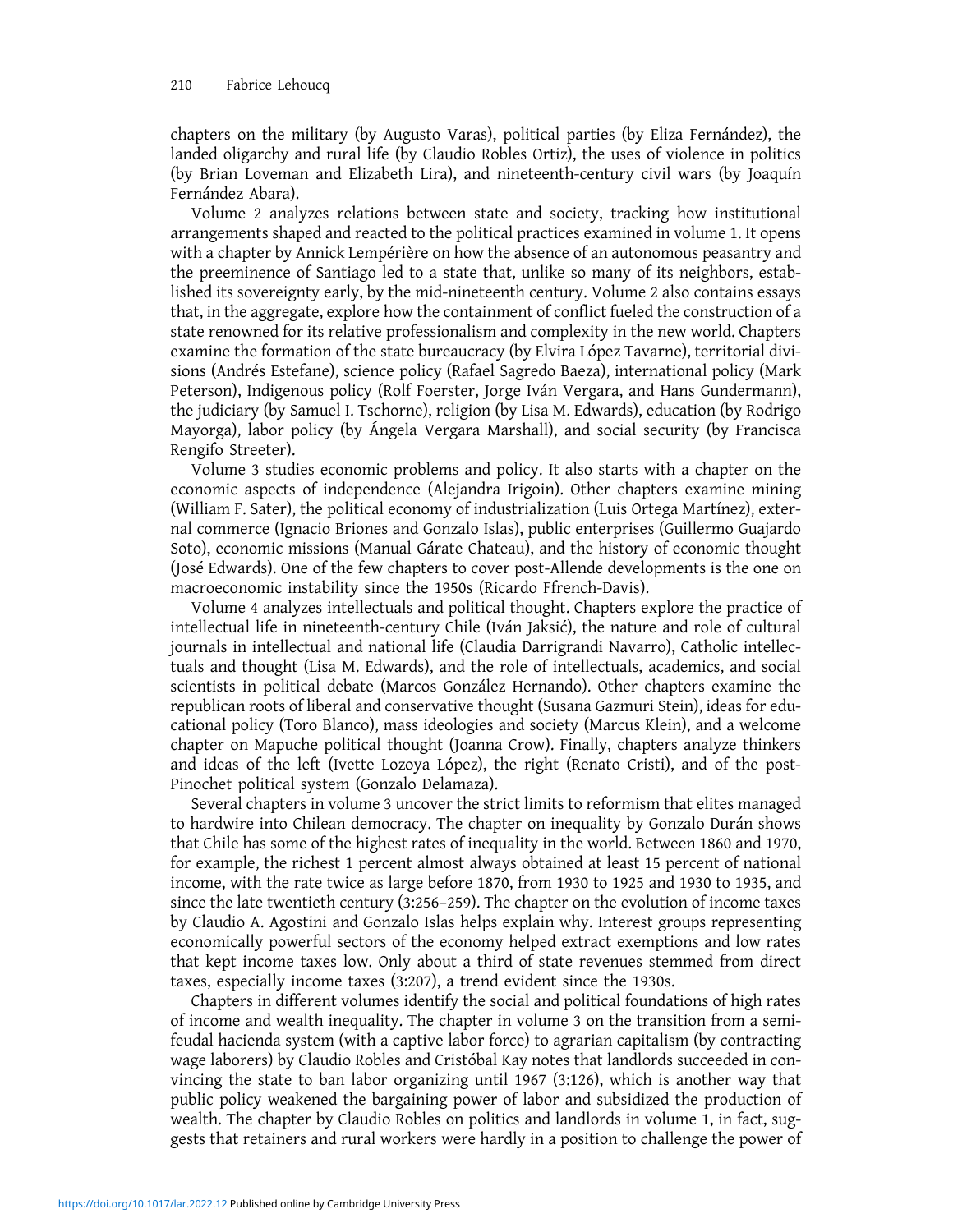landlords and their allies in local government. In her chapter in volume 2, Ponce de León reminds us that parties distributed ballots (cédulas electorales) to their voters until 1958 (2:265), which allowed landlords to dominate rural districts and thus much of Congress well into the twentieth century (2:257–258). Without the Australian ballot (i.e., the centralized production of ballots), the 1890 establishment of the secret franchise did not deter the powerful and their networks from shaping, shall we say, the choices of voters. In rural districts, this was one of the institutional mechanisms that boosted the political as well as economic value of landed estates  $^{13}$ 

So, while electoral competition became intense by the mid-nineteenth century, voter turnout rates remained low until well into the twentieth century because of the sort of sociopolitical relations in the countryside that are perhaps more like Imperial Germany's than nineteenth-century Britain's. Like Germany, Chile saw its upper class turn against democracy. Large landlords saw the erosion of their ability to control the countryside in the wake of the establishment of the Australian ballot in 1958. Agrarian reform, starting with the presidency of Eduardo Frei (1964–1970) and then intensified by the Allende administration, did little to assuage their concerns. Parties of the right saw their share of the vote decrease from slightly more than 40 percent in 1949 to barely more than 20 percent in 1970. And when Salvador Allende's left-wing government—with the support of less than 40 percent of the electorate and less than half of Congress—insisted on socialist transformation, right-wing interests helped organize the military coup that ended Chile's democratic experiment in 1973. This is not to conclude that the breakdown was inevitable, but that Chile's route to democracy was more unsettled than settled, to use Ziblatt's terms. And that charting the right's partisan strategies is key to understanding the rise and fall of Chilean democracy.

These volumes contain some curious omissions. I note these gaps with respectful trepidation because this collection covers a vast number of topics. While volume 2 has a chapter on the judiciary, it has nothing on Congress. I also wonder whether the emphasis on changes and continuities, the use of concepts to organize struggles over decades deprives the reader of the deep exploration of pivotal moments when, for example, liberty triumphs over order or democracy over dictatorship (or even tradition). The collection lacks a chapter on the 1891 civil war that saw Congress triumph over the executive in a civil war that gave birth to the so-called parliamentary republic (1891–1824), when legislative majorities determined the members of the president's cabinet. Neither is there a chapter dedicated to exploring the watershed decade of the 1920s, even if plenty of chapters refer to its tumultuous politics and outcomes. This was a decade that witnessed thirteen military coups (seven of which toppled presidents), $14$  a new constitution in 1925, and the social legislation that underwrote the "compromise state (1932–73)." And the volumes do not contain chapters on the Allende experience. Most chapters, in fact, end just shy of the Allende government.

But there is plenty in these volumes to help us reconsider the political past of Chile. The volumes' use of concepts to identify political continuities over the course of two centuries reinvigorates the study of political history in Chile as well as Latin America as a whole. Among other things, they suggest that elections and the practice of republican politics

<sup>&</sup>lt;sup>13</sup> See the pioneering pair of papers by Jean-Marie Baland and James A. Robinson, "Land and Power: Theory and Evidence from Chile," American Economic Review 98, no. 5 (2008): 1737–1765, and "The Political Value of Land: Political Reform and Land Prices in Chile," American Journal of Political Science 56, no. 3 (2012): 601–619. The crucial and underestimated importance of the Australian ballot is noted by Jan Teorell, Daniel Ziblatt, and Fabrice Lehoucq, "An Introduction to Special Issue: The Causes and Consequences of Secret Ballot Reform," Comparative Political Studies 50, no. 5 (2017): 531–554. See also Daniel W. Gingerich, "Buying Power: Electoral Strategy before the Secret Vote," American Political Science Review 114, no. 4 (2020): 1086–1102.

<sup>&</sup>lt;sup>14</sup> This is my count of coups. See Fabrice Lehoucq, Political Instability and Its Legacies: Regime Trajectories in Latin America, forthcoming.